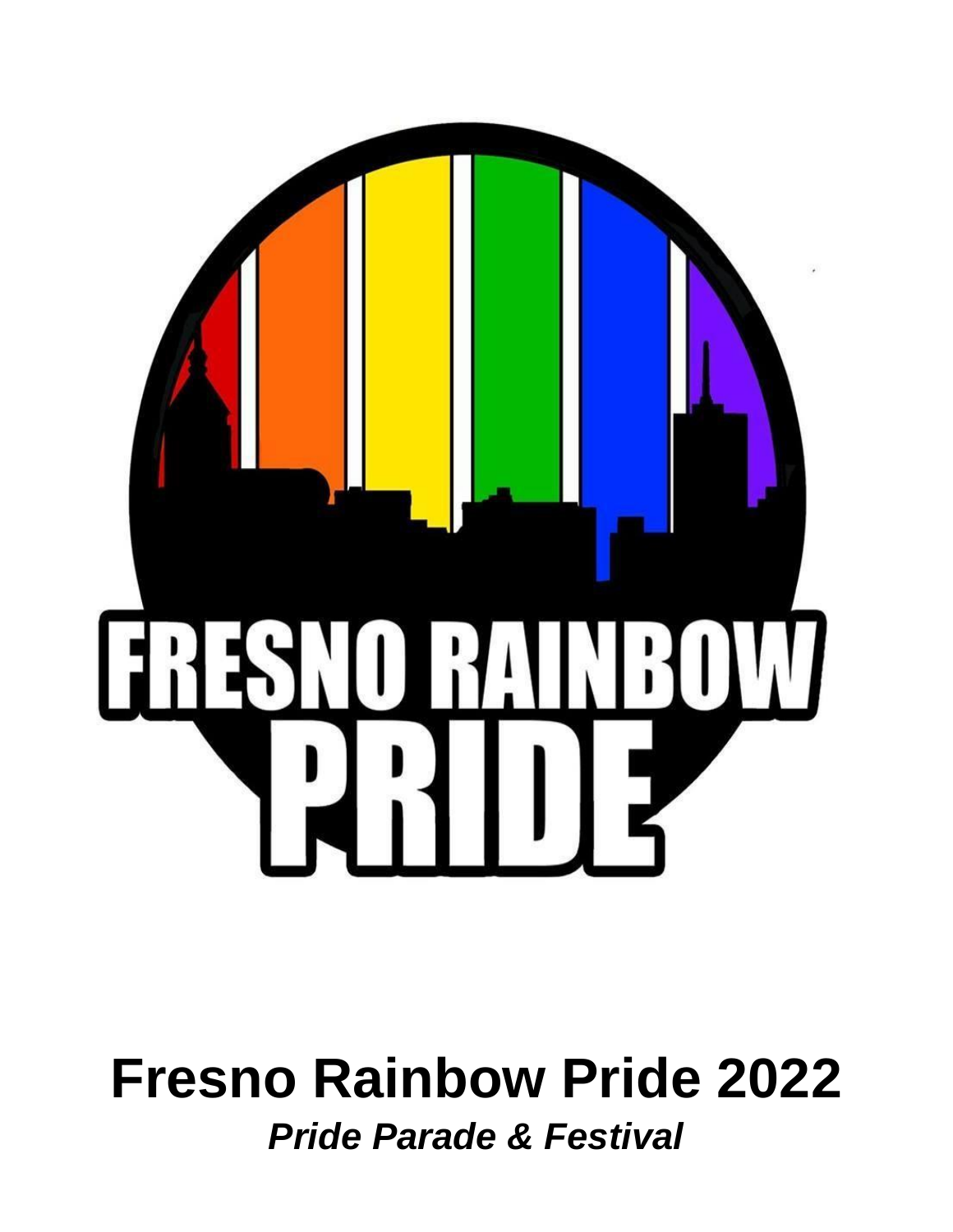

## *Saturday, June 4, 2022*

### **Sponsorship Opportunities**

Contact Information:

Bryan Cauwels P.O. Box 4959, Fresno, Ca. 93744

Cell: (916) 627-9963

Email: bryancauwels@yahoo.com

Website: www.FresnoRainbowPride.com

## Sponsorship Opportunities with Fresno Rainbow Pride

We are looking for local and national businesses to show their support as sponsors for Fresno Rainbow Pride, the Central Valley's LGBT Parade and Festival. We will be celebrating our 32nd anniversary on Saturday June 4, 2022.

Fresno Rainbow Pride is the largest one-day gathering of the LGBTQ+ community in the Central Valley. It is an annual outdoor community celebration featuring a parade followed by a festival of live music, entertainment, food, information and merchandise booths, children's activities, and dancing.

- Visibility to LGBT communities
- Fresno Rainbow Pride is recognized as a leader in Pride outreach. Our connections with community groups, pride organizations and LGBT communities throughout the Valley provide an excellent opportunity to be seen and noticed.
- We are seeing a greater number of families, both mainstream and non-traditional participate in Pride celebrations. To accommodate this, the Festival site now contains areas specifically designed to entertain families, young adults and children.
- Partner with us to be visible in both LGBT and mainstream media today.
- Let us know if you have a particular demographic that you are attempting to reach through sponsoring Fresno Rainbow Pride
- We look forward to working with your company/organization to maximize your exposure.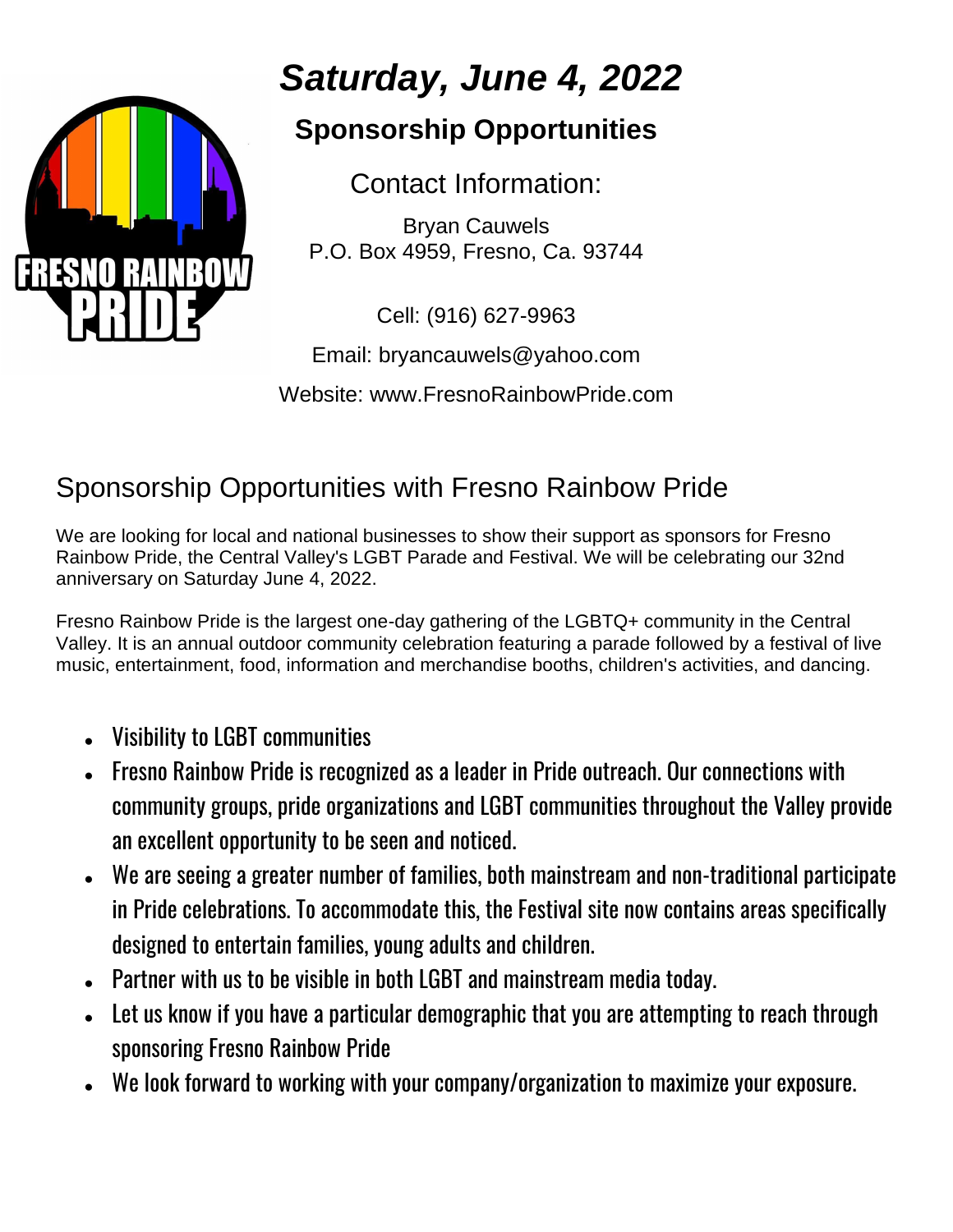

#### **The Fresno Rainbow Pride Parade and Festival turns 32**

32 years ago, a small one-day event was created for Lesbian, Gay, Bisexual, Transgender, Questioning+ (LGBTQ+) and their allies in Fresno and now, it has grown into an amazing festival. During the 2019 Fresno Rainbow Pride Parade and Festival, we are proud to say, over 50 local, regional and national sponsors participated in our event. Our attendance has grown from just a few dozen all those years ago to nearly 5,000 participants and attendees making this the largest Pride event in the entire California Central Valley.

While LGBTQ+ people around the world and in our own community continue to face violence and inequality, this event provides a safe space on a dedicated day, to show pride in our diversity, celebrate the accomplishments of those who have made significant achievements and recognize those who have helped us grow. We are grateful for the love the valley has shown us over these last 32 years and have seen the impact the event has had on our youth, our family relationships, and increased acceptance of the LGBTQ+ community on our region. None of this is possible without the generosity of our sponsors.

#### **Why become a Sponsor of the Fresno Rainbow Pride Parade and Festival**

This event continues to grow year after year. Attendance has increased so much that it requires the area we celebrate to increase in size and more food and entertainment to accommodate all who come to enjoy the festivities. Our festival reaches and engages an LGBTQ+ audience of several thousand through strategic marketing, social media, and word of mouth. Geographically, our core visitation comes from as far north as Modesto and as far south as Bakersfield.

Community Link, the parent organization of Fresno Rainbow Pride is a 501(C)(3) organization. Your sponsorship, at any level, allows the organization to focus on making the event bigger, brighter, and more exciting year after year. As a sponsor, your organization's generosity will be apparent to all those contacted about, viewing information for, or attending this event. Depending on your level of sponsorship, your support will be advertised throughout the year on our website and social media.

Fresno Rainbow Pride Parade and Festival is the perfect opportunity for your organization to reach a fiercely loyal and vocal community often neglected by other corporations and organizations. This year, a combination of marketing channels such as social media, print, website/web links, and visual marketing will be utilized to increase the visibility of our Pride Partners.

- **VISIBILITY**: Tap into our network of partners. Since its inception, Fresno Rainbow Pride has built strong and lasting relationships with local and regional businesses, corporations, community faith-based organizations, colleges, universities, art institutions, entertainers, promoters, political leaders, and other pride festivals all over the globe

- **VARIETY**: Fresno Rainbow Pride Parade and Festival makes inclusion a top priority. By being a sponsor of this event, you are informing all those our event reaches that you do too.

- **VALUE**: This is a unique opportunity for your business or organization. Rainbow Pride offers an opportunity to engage both existing and potential customers, support diversity in your workplace, and be part of a growing movement. Our audience is loyal, engaged, and has real spending power. 50% of attendees have college or post-graduate degrees, 55% of attendees report annual incomes exceeding \$50,000, 26% of the population of Central California identifies as LGBTQ.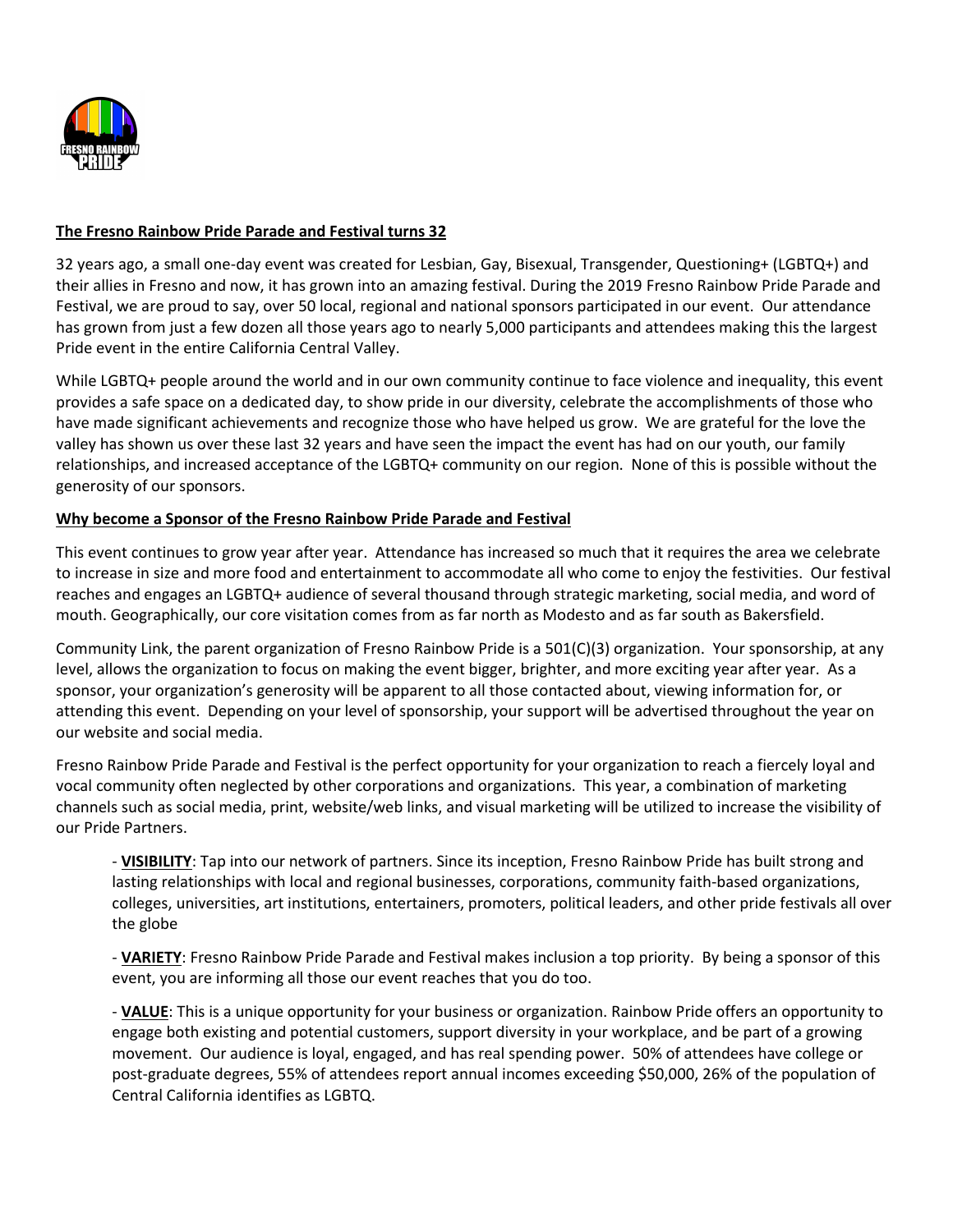#### **SPONSORSHIP OPPORTUNITIES**

As a sponsor, your business is showing support for the LGBT community. Your sponsorship also affords you the opportunity to access and market your business, service, or products to a very loyal and active audience. This is an opportunity too good to miss.

#### *\*Additional Event branding can be negotiated*

All sponsorships must be paid before amenities can be applied. Payment options can be created on request.

#### Contact us today at (916) 627-9963!

| Sponsorship<br>Packages                   | Website                                                                                      | Program Ad                                                                                   | Parade                                                                | Logo On T<br>Shirts | Festival<br><b>Booth Space</b>                                 | Additional<br>Promo            |
|-------------------------------------------|----------------------------------------------------------------------------------------------|----------------------------------------------------------------------------------------------|-----------------------------------------------------------------------|---------------------|----------------------------------------------------------------|--------------------------------|
| Platinum<br>\$10,000                      | Your logo listed<br>FIRST on every<br>page of the Fresno<br><b>Rainbow Pride</b><br>website  | Double-Center<br>page ad in<br>program (available<br>on a first come<br>basis)*              | Choice of position<br>in the parade and<br>a free parade<br>entry *   |                     | 10 X 20<br>canopied<br>pavilion                                | 15 free 2022<br>Pride T-Shirts |
| Gold<br>\$5,000                           | Your logo listed<br>second on every<br>page of the Fresno<br><b>Rainbow Pride</b><br>website | Full page ad on<br>back cover of<br>program (available<br>on a first come<br>basis)*         | Choice of position<br>in the parade and<br>a free parade<br>entry*    |                     | 10 x 20<br>canopied<br>pavilion                                | 10 free 2022<br>Pride T-Shirts |
| <b>Silver</b><br>\$4,000                  | Your logo listed<br>third on every<br>page of the Fresno<br><b>Rainbow Pride</b><br>website  | Full page ad on<br>front inside cover<br>of program<br>(available on a<br>first come basis)* | Choice of position<br>in the parade and<br>a free parade<br>entry $*$ |                     | 10 x 20<br>canopied<br>pavilion                                | 8 free 2022<br>Pride T-Shirts  |
| <b>Purple</b><br>\$3,000                  | Your logo listed<br>fourth on every<br>page of the Fresno<br>Rainbow Pride<br>website        | Full page ad on<br>back inside cover<br>of program<br>(available on a<br>first come basis)*  | Choice of position<br>in the parade and<br>a free parade<br>entry *   |                     | 10 x 20 pavilion                                               | 6 Free 2022<br>Pride T-Shirts  |
| <b>Blue</b><br>\$2,000                    | Listed on<br>sponsor's page on<br>website                                                    | Full page ad in<br>program                                                                   | Choice of position<br>in the parade and<br>a free parade<br>entry*    |                     | 10 x 10 booth<br>space w/ 1 table<br>& 2 chairs (no<br>canopy) |                                |
| Green<br>\$1,500                          | Listed on<br>sponsor's page on<br>website                                                    | $\frac{1}{2}$ page ad in<br>program                                                          | Free parade entry                                                     |                     | 10 x 10 booth<br>space w/ 1 table<br>& 2 chairs (no<br>canopy) |                                |
| Yellow<br>\$1,000                         | Listed on<br>sponsor's page on<br>website                                                    | 1/3 page ad in<br>program                                                                    | Free parade entry                                                     |                     | 10 x 10 booth<br>space w/ 1 table<br>& 2 chairs (no<br>canopy) |                                |
| Orange<br>\$500                           | Listed on<br>sponsor's page on<br>website                                                    | <b>Business card</b><br>page ad in<br>program                                                | Free parade entry                                                     |                     | 10 x 10 booth<br>space w/ 1 table<br>& 2 chairs (no<br>canopy) |                                |
| Red<br>\$250                              | Listed on<br>sponsor's page on<br>website                                                    | Small Box ad (1.75<br>inches x1.75<br>inches) in program                                     | Free parade entry                                                     |                     | 10 x 10 booth<br>space w/ 1 table<br>& 2 chairs (no<br>canopy) |                                |
| <b>Honorable Mentions</b><br>Any donation |                                                                                              |                                                                                              |                                                                       |                     |                                                                |                                |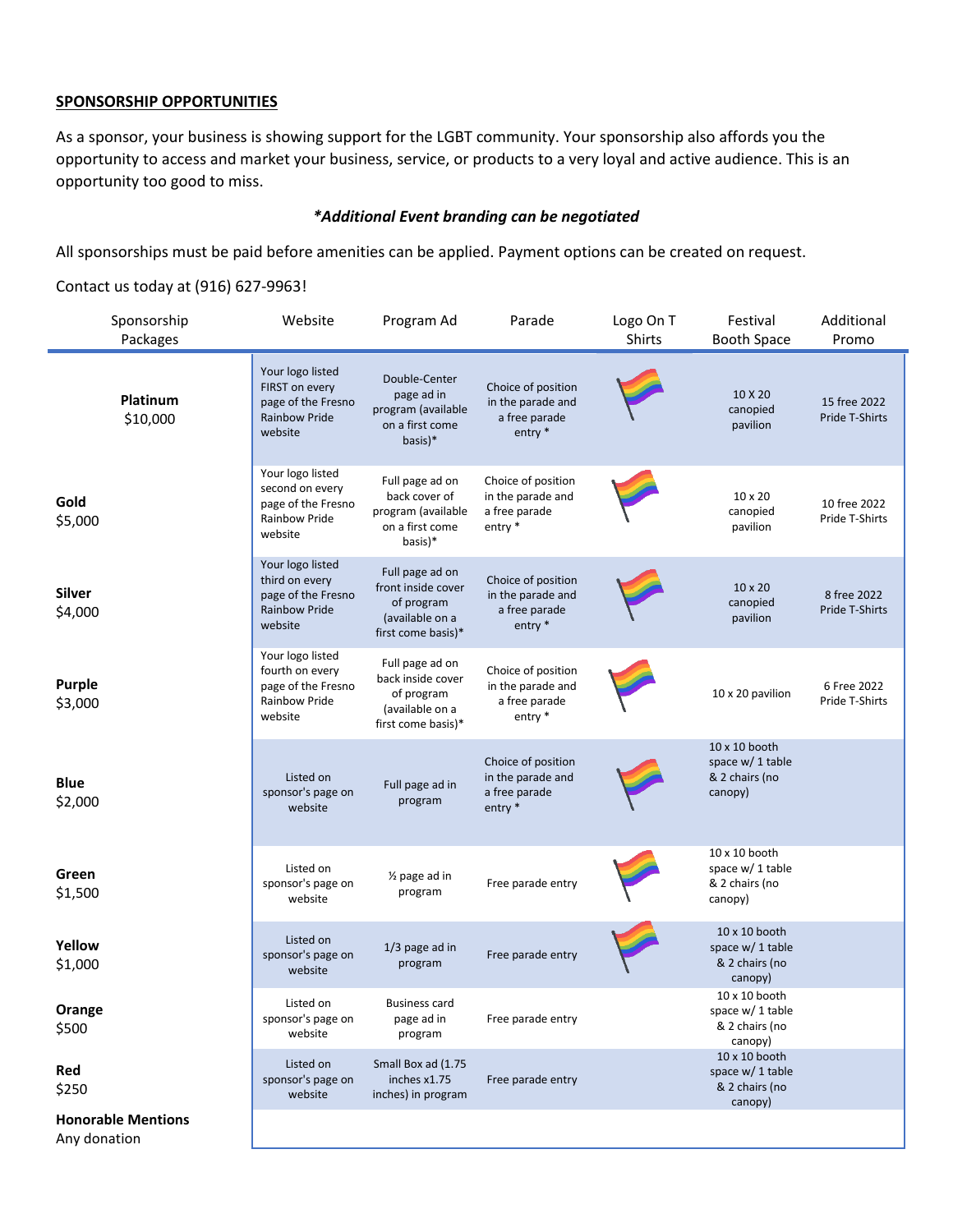\* Parade entries for top sponsors may choose their position line up for the parade; largest sponsors get first choice of position followed by the next largest sponsor and so forth. When sponsors are at the same financial level choice of position will go first to the sponsor who has the earliest received sponsorship agreement.

#### **Media Sponsorships**

Fresno Rainbow Pride welcomes the support of media organizations as sponsors of the pride celebration. The aim of media sponsorship is to increase visibility of the Central Valley's premiere one-day LGBT pride celebration. Media sponsorships require a matching dollar value exchange for goods and services. Additional Event branding may be negotiated related to the agreed upon value. Media sponsorship levels and packages will be individually determined.

#### **In–Kind Sponsorships Opportunities**

Fresno Rainbow Pride benefits from donations from companies to help offset the costs of the Pride Event. In-Kind sponsors are negotiated on a "per company" basis. Additional Pride Event branding may be negotiated related to an agreed upon value of the media sponsorship.

#### **In-Kind sponsorship is available for:**

Printing services Food & Beverages Accommodations & Lodging Raffle prizes Venue and space for fundraisers, meetings, and other related Pride activities Equipment Transportation Plaques and awards T-shirts and other Pride merchandise Security Services Volunteer Crews/Services

*Fresno Rainbow Pride: LGBT Pride Parade and Festival is a program of Community Link Inc., a non-profit 501(c)(3) organization. Sponsorships are tax-deductible to the full extent allowed by applicable IRS guidelines. For specific tax information regarding any possible tax benefits, please see your tax professional.*